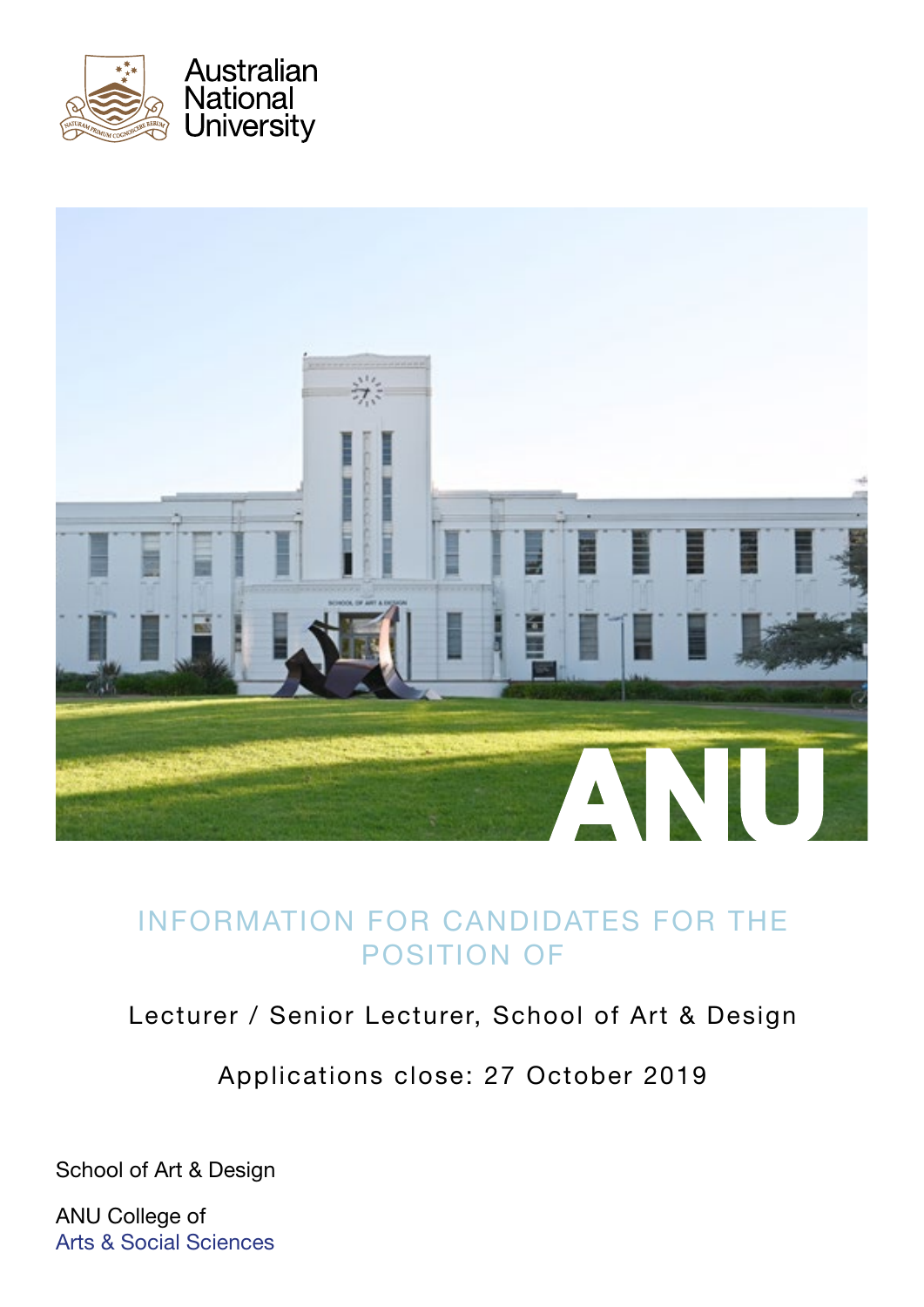# ABOUT THE ANU SCHOOL OF ART & DESIGN

The ANU School of Art & Design (SOA&D) is focused on achieving excellence in research and teaching in accordance with its position within the Australian National University (ANU), an outstanding, research-intensive institution ranked among the great universities of the world.

The SOA&D is a supportive and transdisciplinary research and teaching community that prioritises the artistic practices and research of its academic staff, and the development and delivery of rigorous undergraduate and graduate visual art, craft, design, art history and curatorship education and supervision.

The successful candidate will contribute to this ecology with their experimental and high profile artistic research and through demonstrated proficiency in teaching, and will have the necessary experience in studio-based art practice and theory education.

## Our Vision

To be a world-class school of art and design – an esteemed destination for students, highly engaged with research and practice and a respected asset to the ANU and the nation, who look to us to as an institution that leads change and transformation.

## **Our Objectives**

We are committed to educating creators and producing research as undisciplined and comlpex as the challenges the world faces today.

We incubate and grow new ecologies of creative practice, crossing disciplines, appropriating technologies, and building affinities.

We are informed by art and design's political traditions and histories, mobilising them to intervene in cultural debates, social systems, and possible futures.

We aim to give momentum to the intrinsic value of art, design and art history, galvanise wide audiences to recognise that value, and provoke our students to think critically and address the issues of the world through art and design.

## Our Expertise

The School's programs pursue a conception of art, design and art history that has a distinctive type of education, research and training; driven by beliefs and philosophies, through innovative studio-based education, applied and practice-led research, and professional training in combination with art, design and art history, theory, and curatorship. It is inclusive of material and digital practices and promotes cross-disciplinary education and partnerships to generate original practice and research. It supports scholarship at all levels undergraduate, honours, postgraduate coursework and PhD.

We have clustered our research expertise to address particular concepts and these include:

- » nature and culture
- » materiality and digital data
- » social engagement and activism
- » politics of memory, body or spaces
- » crafted futures
- » Australian art from colonial to contemporary
- » Asian art

Tradition & Transformation: the future

- » Commitment politics, ethics, issues, values
- » Making production, materials & traditions, orchestrating experiences
- » Understanding research, record, reflect, reinterpret, critique
- » Interdisciplinary & Engaged with the world, community - collaboration - connection

## Teaching & Supervision

The School of Art & Design (SOA&D) and the Centre for Art History and Art Theory (CAHAT) deliver courses in undergraduate programs, graduate coursework and graduate research programs, and also offers higher degree research degrees (Master of Philosophy and Doctor of Philosophy in Art History). Through crossdisciplinary teaching and learning as well as meeting new demands for digital-fluency the School has transformed teaching and learning within the traditional disciplines for fine art, craft and art history and theory.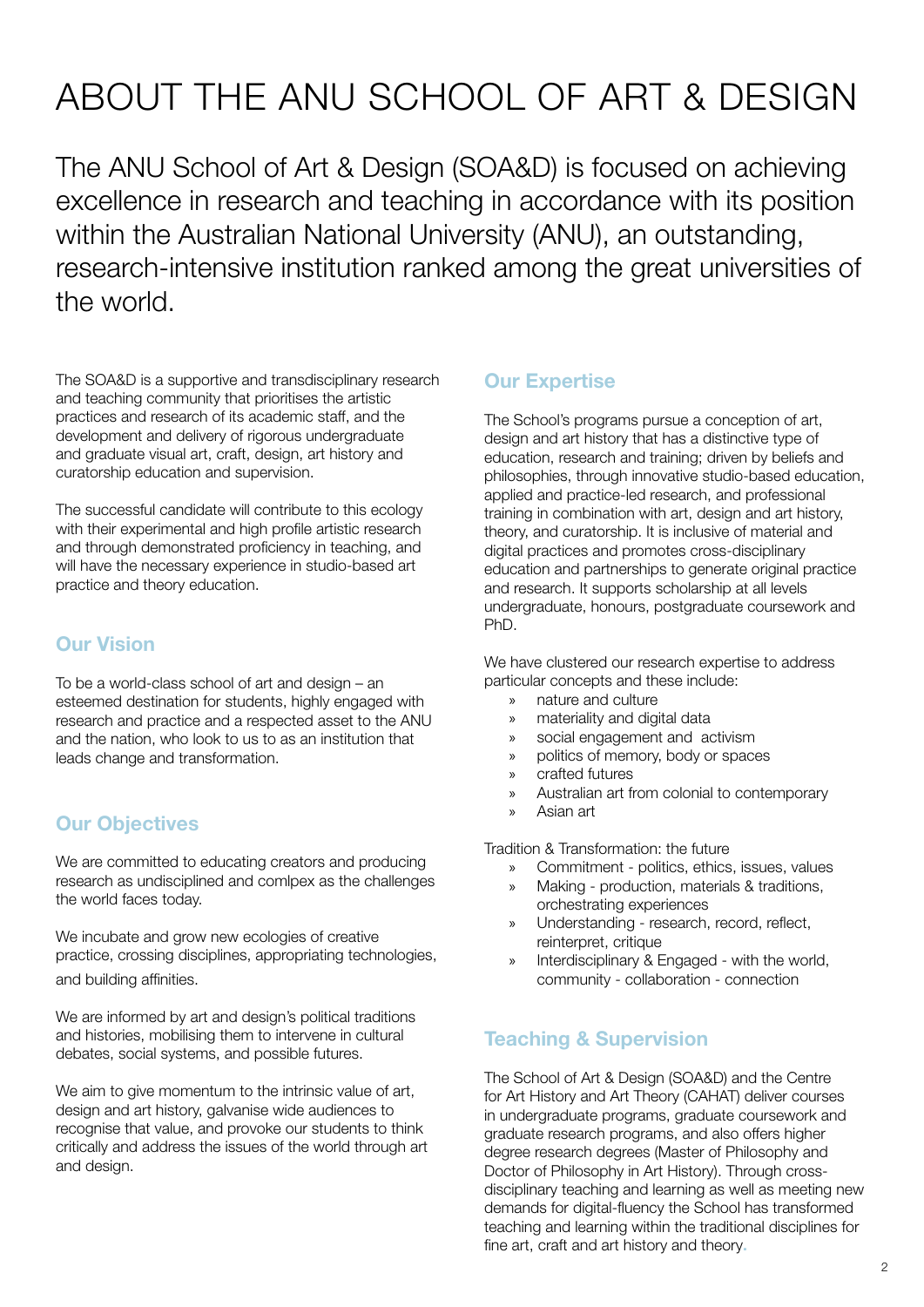#### **Environment**

The School of Art & Design (SOA&D) possesses a robust national and international reputation in research and teaching, maintaining a unique diversity in the breadth of its discipline-specific media. Three programs merge the creative, curatorial, manual and digital, aligned with the Centre for Art History and Art Theory (CAHAT). The Centre's location within the School is a key point of distinction and CAHAT addresses a wide range of visual and material culture, emphasising cross cultural and interdisciplinary approaches and object-based analysis. Ten disciplines are currently offered in the Bachelor of Visual Arts program encompassing a visual art, craft and design in fabrication studios across the school. The Bachelor of Design teaches a single Design program, augmenting and articulating with all SOA&D disciplines, and meeting student demand for a non-specialist, more flexible major across practice.

Interdisciplinarity, social and political engagement, internationalisation, and growing end-user engagement and research training characterises SOA&D research. SOA&D maintains studios in Painting, Printmedia & Drawing, Photography, Animation and Video, Ceramics, Glass, Jewellery & Object, Textiles, Furniture, Sculpture & Spatial Practice and Design.

Design research capitalises on current Impact and Engagement research metrics in external projects. One of the Schools strongest achievements is the practiceled research in the studio's distinctive and respective disciplines, and part of its ongoing success. The SOA&D Gallery offers opportunities for curatorial students and merging artists within the gallery spaces.

Far from creating insularity, our deep discipline-based knowledge and capacity for expansive visual impact makes us valuable research partners.

As a multidisciplinary school we have developed outstanding collegiate interaction with other disciplines at the university, fostering teaching and research partnerships with our colleagues in Applied Mathematics, Computer Science, Archaeology and Anthropology, Literature, Language and Linguistics, Fenner School of Environment and Society and the Centre for Digital Humanities.

As part of our degree programs, we develop internships with industry and institutions in the Galleries, Libraries, Archives and Museums sector. We are well placed, a unique opportunity, for strong engagement with Canberra's national cultural institutions. We convene conferences, host joint workshops, presentations and events together with the National Gallery of Australia, the National Portrait Gallery, the National Library, the Australian Museum, the National Film and Sound Archive, the Australian War Memorial and the National Museum of Australia. In addition to this is the rich array of public galleries and Artist Run Initiatives—Canberra Contemporary Art Space, Canberra Glassworks, Canberra Museum and Gallery, Megalo Print Studio + Gallery, M16 fostering a dynamic art scene.

SOA&D has a vibrant visiting artists and scholars program, which hosts both national and international speakers for lectures and workshops.

We have strategic partnerships with international universities including the National University of Taiwan, Taipei; Nanyang University, Singapore; China Academy of Art, Hangzhou and Shanghai; Emily Carr University, Vancouver; Concordia University, Montreal; Rhode Island School of Design, Providence; Kyoto Seika University; National School of Fine Arts, École nationale supérieure des Beaux-Arts, Paris; Edinburgh College of Art; Chiang Mai University.

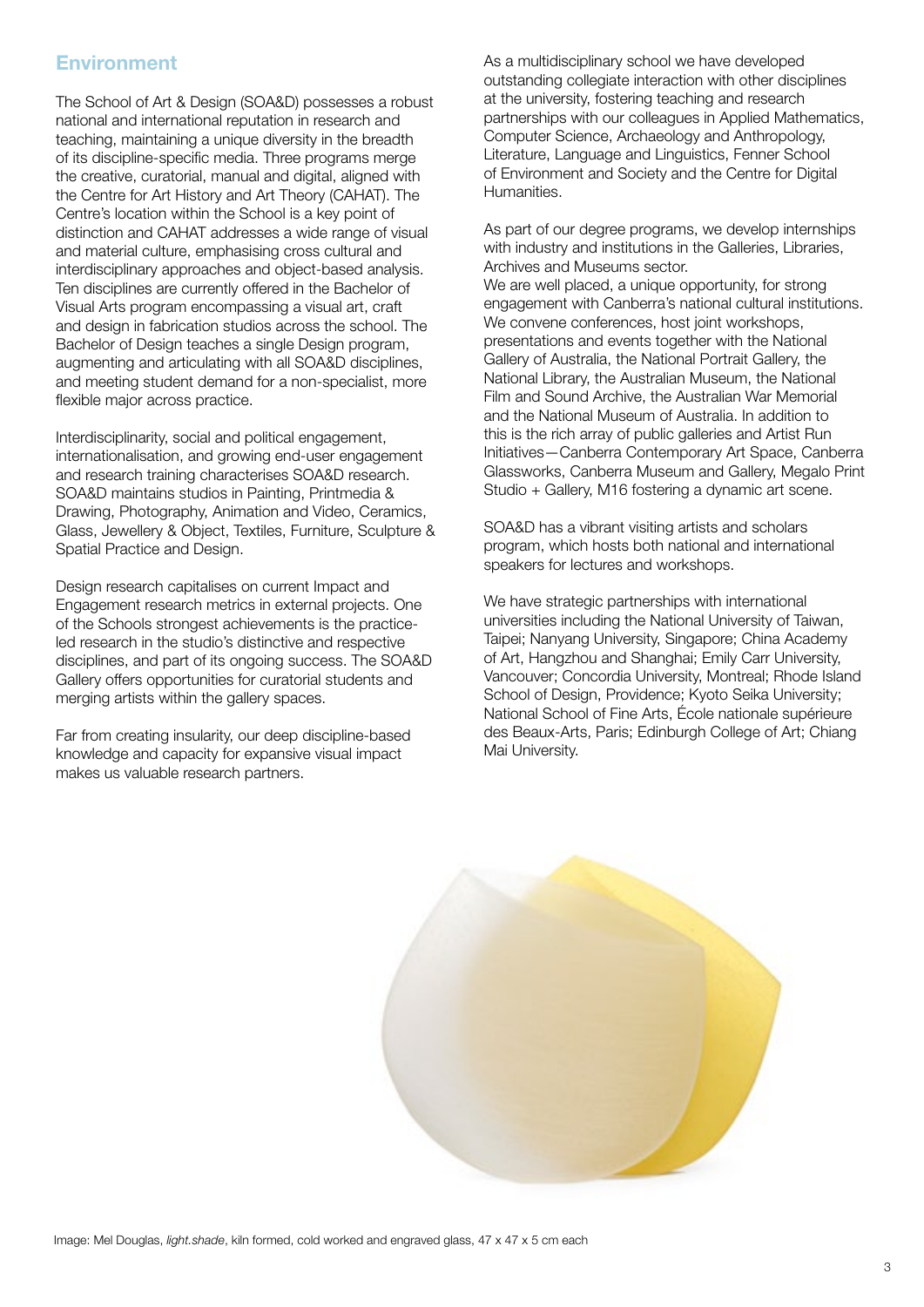# THE FUTURE / ANU SCHOOL OF ART & **DESIGN**

"*The new building and upgrade to the existing building will foster the best in art and design teaching, research and practice, and make sure ANU remains a world-leader in these important disciplines.*"

Vice Chancellor, Professor Brian Schmidt

The ANU School of Art & Design will receive an \$80 million dollar upgrade, including an exstensive refurbishment to the current heritage listed building as well as construction of a new building adjacent to its current location. The project will be completed by 2025.

<https://www.anu.edu.au/news/all-news/80-million-upgrade-for-school-of-art-and-design>

"The ANU School of Art and Design collaborates in research and education across the University, and has a vital role in Australia's art and design sector- it is the only school in Australia with all traditional disciplines as well as those in new technologies."

Professor Denise Ferris, Head of ANU School of Art & Design

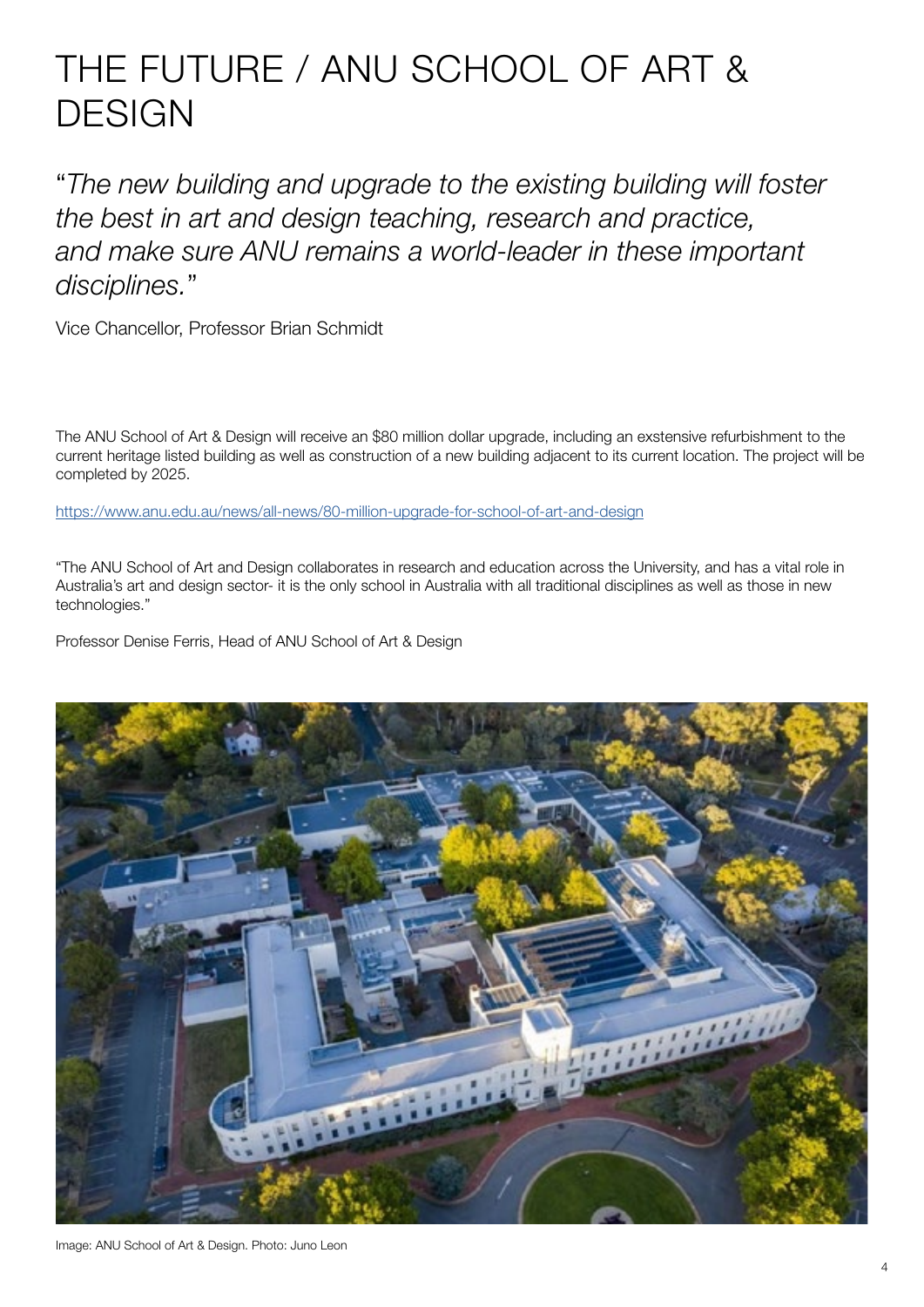# ABOUT OUR PROGRAMS DESIGN / VISUAL ART / ART HISTORY & CURATORSHIP

undisciplined, politics, agency, methodology, reconciliation, environmental, enabling, transgression, reform, technology, interdisciplinary, collaboration, responsibility, materiality, shaping, future, urgent questions, environmental, gender, health and medicine, society, automation, networked, critical, theoretical, ethical, community, research, investigation, making, skills, industry, agency, existing, power, impact, sustainability, resilience, mobility, instability, anchorage, flexibility, authenticity, criticality, multiplicity, anthropocene

### Our Staff

- » Advance scholarship through excellence incontemporary art, craft and design practices
- » Contribute to the related teaching, research and engagement activities of the SOA&D
- » Research with a focus on strategic priorities to strengthen the School's performance
- » Build the profile of our programs and SOA&D through engagement with international and national organisations and stakeholders
- Contribute to the wider university initiatives through participation



Image: Glass Workshop, ANU School of Art & Design. Photo: David Lindesay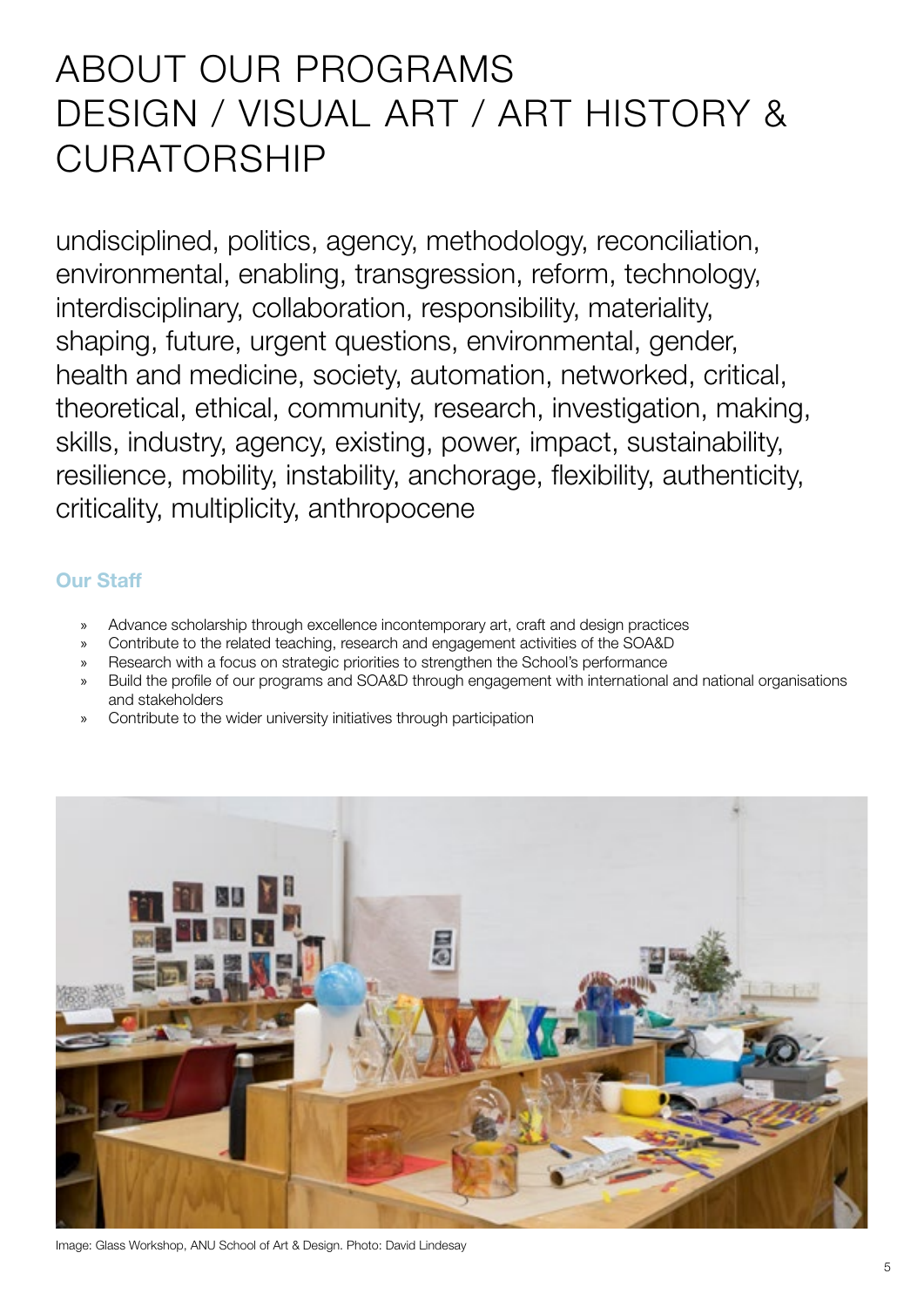# SELECTION CRITERIA

## Lecturer / Senior Lecturer, School of Art & Design

Please visit the ANU website to view the selection critrea and role statement:

[http://jobs.anu.edu.au/cw/en/job/533415/lecturer-senior-lecturer-school-of-art-design](mailto:/cw/en/job/533415/lecturer-senior-lecturer-school-of-art-design%20?subject=)



Image: *Vanishing Point*, Exhibition in the ANU School of Art & Design Gallery, June 2019. Photo: Ellen Dahl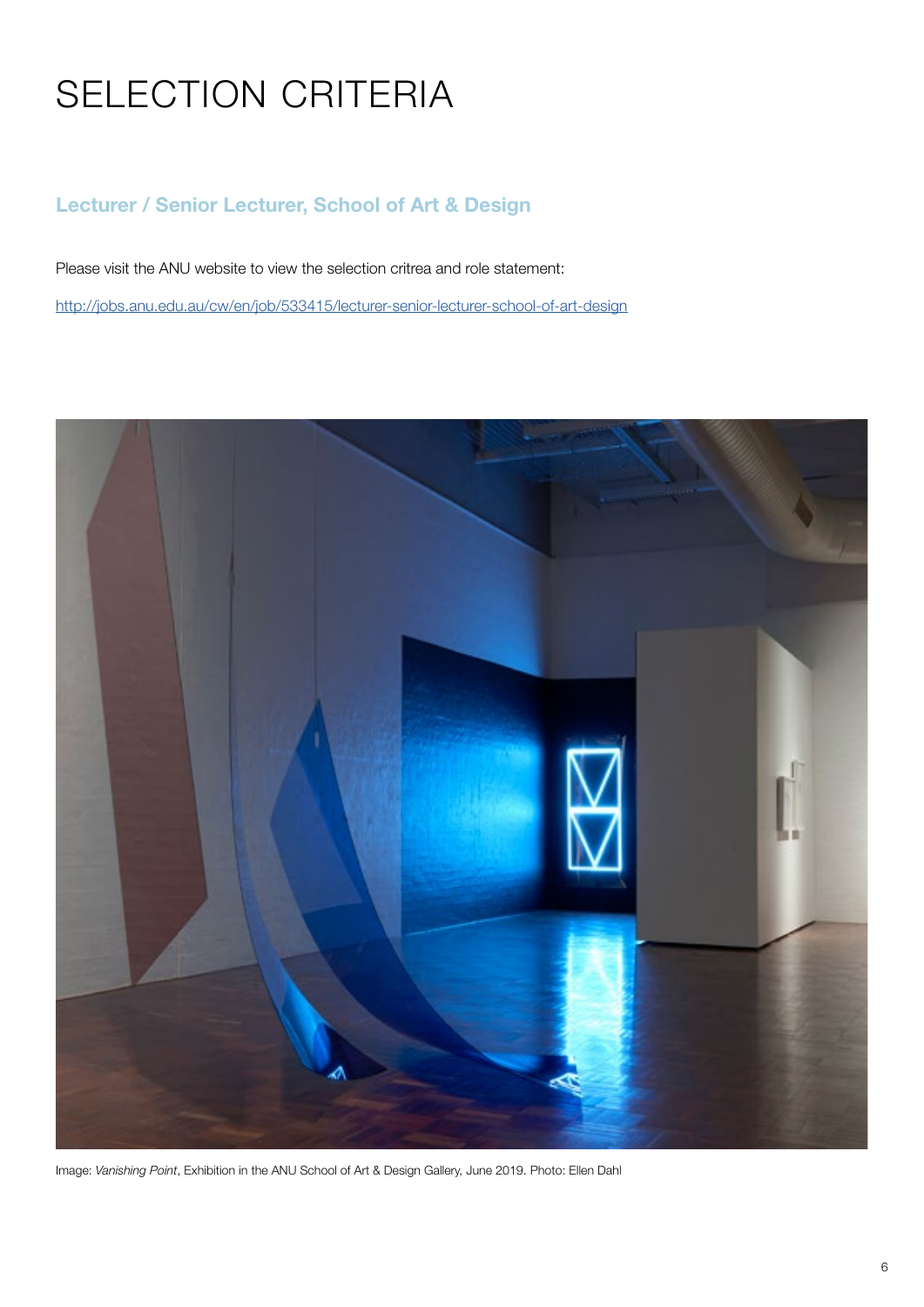# THE UNIVERSITY

The Australian National University (ANU) is one of the world's foremost research universities. Distinguished by its relentless pursuit of excellence, the University attracts leading academics and outstanding students from Australia and around the world.

### Further information about ANU can be found at: [http://www.anu.edu.au/about](http://www.anu.edu.au/about.)

### **History**

The University was established by the Commonwealth Parliament in 1946 specifically to lead the development of the intellectual capacity of the nation through research and research training in line with the best international standards. It is the only Australian university established by a Commonwealth Act of Parliament. In 1960, the University accepted responsibilityfor undergraduate education along with an expectation that the highest standards of education would be achieved.

### Scale

The University has 4,300 staff, 10,286 undergraduates and 6,925 postgraduate students. Its annual revenue exceeds \$1.0 billion and consolidated assets are worth \$2.5 billion

## **Partnerships**

The University has strong links with leading research institutions in Australia and overseas. It is a founding member of the International Alliance of Research Universities, a co-operative network of 10 eminent international research-intensive universities which includes:

- » University of Cambridge
- » University of Oxford
- » University of California, Berkeley
- » Yale University
- » Peking University
- » National University of Singapore
- » University of Tokyo
- » University of Copenhagen
- » ETH Zurich

### Research-intensive education

The ANU conducts research at the highest levels in all of its colleges, and offers a unique research-led education to undergraduate and postgraduate students, and postdoctoral fellows.

The University advances the national intellectual and creative capacity in three key ways:

- 1. Through broad-based research and researchintensive education in the disciplines fundamental to all knowledge: the humanities, the sciences and the social sciences,
- 2. By supporting research and research-intensive education in a spectrum of professional disciplines, and
- 3. By studying Australia in its various contexts.

It is the aim of the University to achieve its objectives by creating an inspirational working environment for all its staff,students and visitors. In each of its endeavours, the University strives to achieve at the levels of the world's great universities.

### Location

The University campus has over 200 buildings and occupies145 hectares adjacent to the city centre of Canberra. The University also has a number of smaller campuses:

- » Mount Stromlo Observatory (west of Canberra)
- » Siding Spring Observatory (near Coonabarabran, western New South Wales)
- » North Australia Research Unit (Darwin, Northern Territory)
- » Kioloa (campus near Bawley Point, New South Wales)
- » ANU Medical School The Canberra Hospital campus
- » ANU Medical School Calvary Hospital
- » Health Facilities in South East New South Wales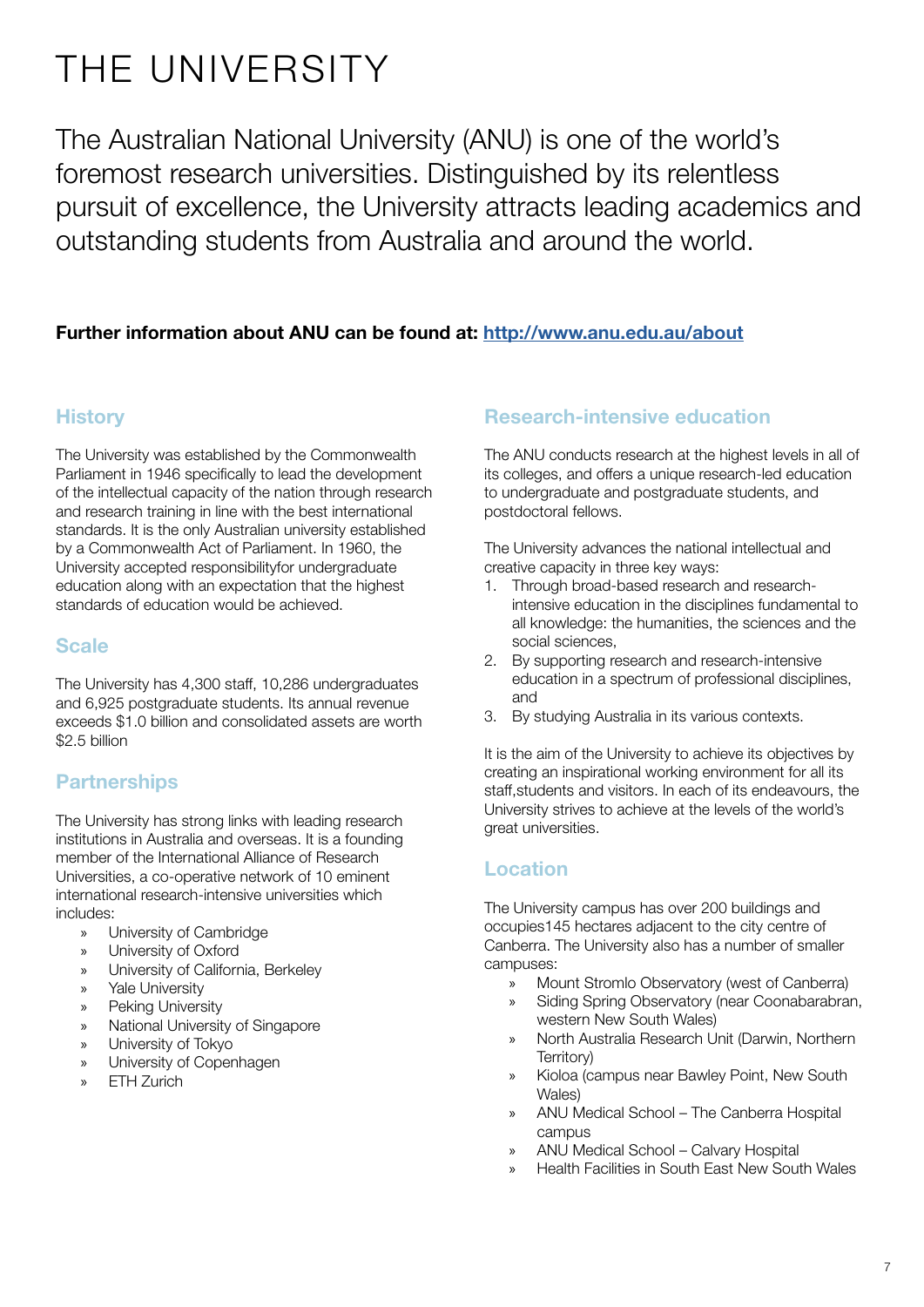# UNIVERSITY COLLEGES

# ANU has seven colleges, each made up of the research and education schools and centres that contribute to the various broad disciplines.

The ANU Colleges link research and teaching at undergraduate, postgraduate and higher degree levels. They undertake worldclass research, and provide education programs at the highest standards. The University recognises the need to strengthen strategic planning, align administrative support with these plans and ensure consistency of policy and procedure. The aim of the college structure is to promote and formalise cooperation among the different contributors to disciplines in ANU and to remove barriers in their path.

#### <http://anu.edu.au/admin/ANUColleges/index.php>

#### ANU College of Asia & the Pacific

The ANU College of Asia and the Pacific (CAP) hosts the largest assembly of scholars dedicated to working on Asia and the Pacific in the English-speaking world. Organisationally the College comprises three large Schools - the School of Culture, History and Language (CHL); the School of International, Political and Strategic Studies (IPS); and the Crawford School of Public Policy - and two Research Centres: the Regulatory Institutions Network (RegNet) and the Australian Centre on China in the World.

[» asiapacific.anu.edu.au](http://» asiapacific.anu.edu.au )

#### ANU College of Arts & Social Sciences

The ANU College of Arts and Social Sciences (CASS) is the research and education college for the broad disciplines of the creative arts, humanities and the social sciences. The College has two research schools and an Institute – a Research School of Social Sciences; a Research School of Humanities and the Arts; and the Australian Demographic and Social Research Institute – that cover the main disciplines to deliver leading research and degree programs.

[» cass.anu.edu.au](http://» cass.anu.edu.au )

#### ANU College of Science

The College consists of the Research Schools of Physics and Engineering, Earth Sciences, Chemistry, Astronomy and Astrophysics, and Biology, plus the Fenner School of Environment and Society, the Mathematical Sciences Institute, and the Australian Centre for the Public Awareness of Science. Academic staff within the ANU College of Science undertake world leading research and deliver research-led education on issues of global importance, supported by extensive international networks and world class facilities.

[» cos.anu.edu.au](http://» cos.anu.edu.au )

#### ANU College of Business & Economics

The ANU College of Business and Economics (CBE) seeks to advance knowledge through high quality teaching and research in the closely related areas of accounting, actuarial studies, business information systems, econometrics, economic history, economics, finance, international

business, management, marketing and statistics. It endeavours to do this through the provision of a range of undergraduate and graduate programs, and through its research, publications and contributions to the associated professions, commerce, industry and government.

[» cbe.anu.edu.au](http://» cbe.anu.edu.au )

#### ANU College of Engineering & Computer Science

The ANU College of Engineering and Computer Science (CECS) comprises the Research School of Engineering and the Research School of Computer Science. It offers undergraduate degrees in engineering, information technology and computer science along with masters and doctoral postgraduate programs. The College undertakes basic and applied research in information and communications technologies, materials and manufacturing, formal methods and logic, machine learning and vision, robotics and energy systems.

[» cecs.anu.edu.au](http://» cecs.anu.edu.au )

#### ANU College of Law

The ANU College of Law (CoL) is Australia's national law school, committed to legal education and research at the highest level, and to striving for continuous improvement in the law for the benefit of national and international communities. The College offers LLB and LLB (Graduate) degrees, a Graduate Diploma in Legal Practice through the Legal Workshop, and postgraduate research and coursework degrees.

[» law.anu.edu.au](http://» law.anu.edu.au )

#### ANU College of Health & Medicine

The ANU College of Health and Medicine comprises the ANU Medical School, the John Curtin School of Medical Research, the Research School of Psychology and the Research School of Population Health. These schools work together to delive world-class research and education across the spectrum of medicine and health-related fields, working in partnership with the health sector at local, national and international levels.

[» chm.anu.edu.au](http://» chm.anu.edu.au)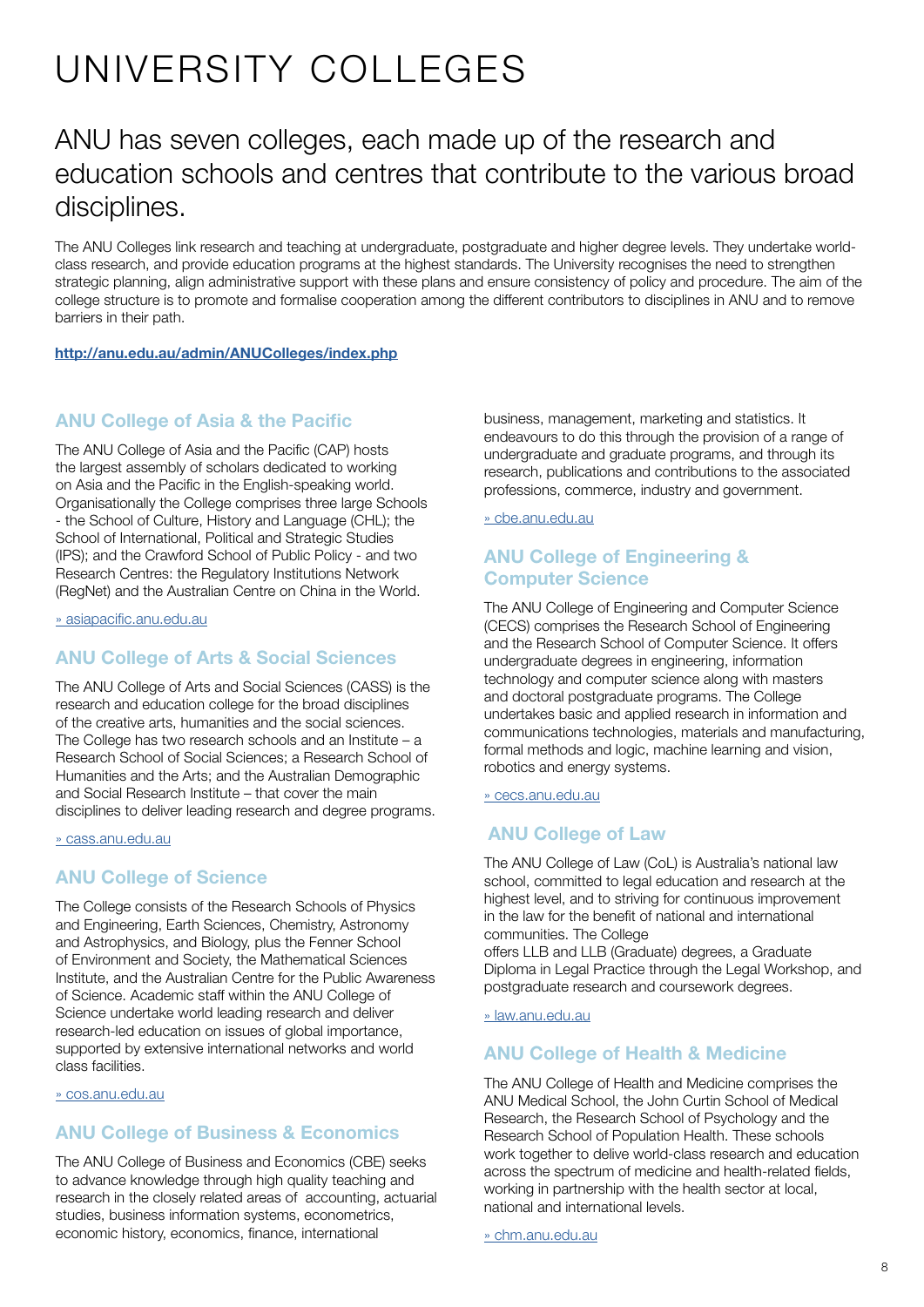# WHY CHOOSE CANBERRA?

Canberra has the power to surprise, with its abundance of food, wine, art, culture, ideas and innovation. As an evolving city, this element of surprise continues even once you've made Canberra your home, with new developments, events and opportunities constantly emerging to keep life interesting.

## About Canberra

Canberra is a planned city – designed to maximise opportunities for work and play. As our Nation's Capital, big ideas emerge, circulate and grow here, thanks to unique links between leading thinkers in business, government, education and research. Our dynamic economy, highly educated workforce and an innovative business culture provide career and business opportunities unique to Canberra.

Our healthy appetite for outdoor pursuits is enhanced by the natural resources available: from sailing on Lake Burley Griffin, mountain biking at the world class Mount Stromlo facility or heading up to the Snowy Mountains for a day on the slopes.

We are also home to most of Australia's major national cultural institutions, with whom the University has a close relationship.



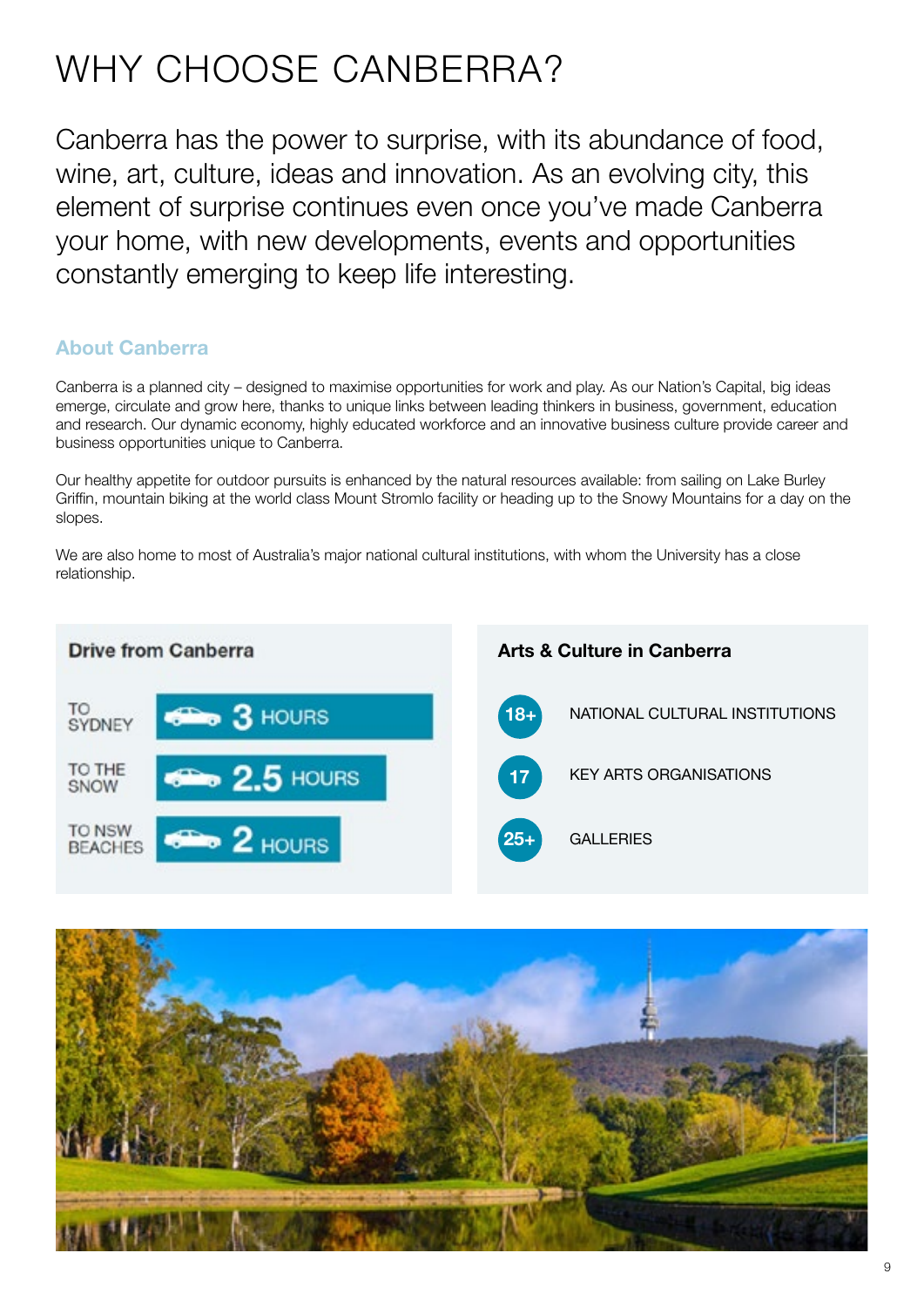# HOW TO APPLY

To apply for this role, please contact Professor Denise Ferris, Head of the ANU School of Art & Design, to discuss the role, and register your interest.

## Your application will require submission of:

- » Curriculum Vitae;
- » Details of your nominated referees; and
- A statemen addressing the selection criteria.

### **Referees**

Applicants must provide full contact details for three referees who have agreed to supply confidential references if requested by the University.

- » Referees will only be contacted after prior consultation with the candidate.
- » It is the candidate's responsibility to ensure referees are willing to provide reports when contacted.

#### Anticipated Timeframes

- » Applications close: 11.55pm Sunday 27 October 2019
- » Shortlisting of candidates: Early November 2019
- » Interviews: Late November Early December 2019

### **Enquiries**

#### Professor Denise Ferris

Head of ANU School of Art & Design ANU College of Arts and Social Sciences T: +61 2 6125 5811 E: [denise.ferris@anu.edu.au](mailto:denise.ferris%40anu.edu.au?subject=Enquiry%20from%20Recruitment%20Brochure%20%7C%20Art%20%26%20Design)